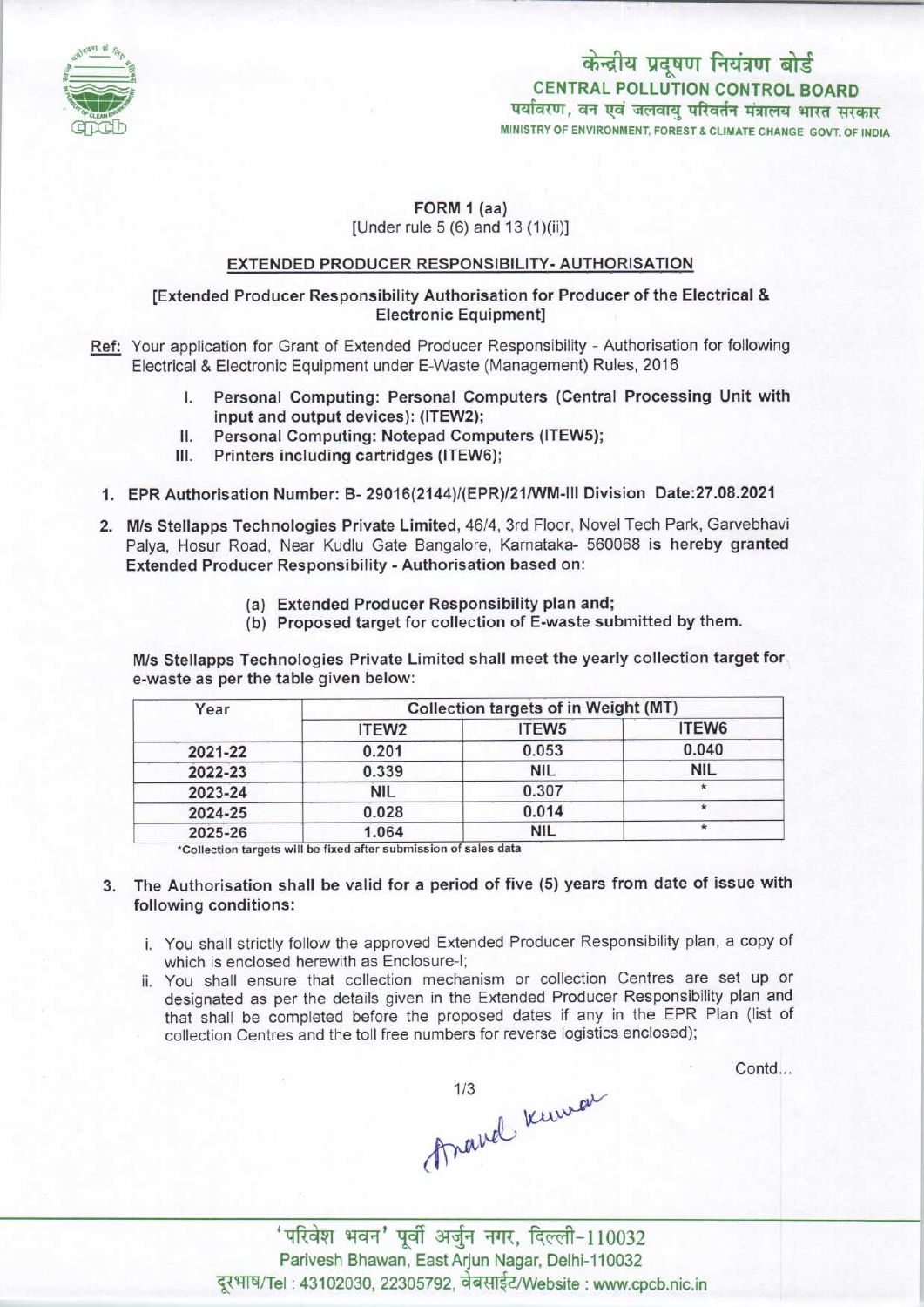

From pre page...

- iii. You shall ensure that all the collected e-waste is channelized to your PRO M/s PRO Connect, G-7, New Market Near Khasa Kothi Circle, Jaipur 302016 and records Shall be maintained at PRO, dismantler/ recycler and your end;
- iv. You shall maintain records, in Form-2 of these Rules, of e-waste and make such records available for scrutiny by Central Pollution Control Board;
- v. You shall file annual returns in Form-3 to the Central Pollution Control Board on or before 30th day of June following the financial year to which that returns relates.

# vi. General Terms & Conditions of the Authorisation:

- a.The authorisation shall comply with provisions of the Environment (Protection) Act, 1986 and the E-waste (Management) Rules,2016 made there under;
- b. The authorisation or its renewal shall be produced for inspection at the request of an officer authorised by the Central Pollution Control Board;
- c.Any change in the approved Extended Producer Responsibility plan should be informed to Central Pollution Control Board within 15 days on which decision shall be communicated by Central Pollution Control Board within sixty days;
- d. It is the duty of the authorised person to take prior permission of the Central Pollution Control Board to close down any collection centre/points or any other facility which are part of the EPR plan;
- e. An application for the renewal of authorisation shall be made as laid down in subrule (vi) of rule of 13(1) the E- Waste (Management) Rules, 2016;
- f.The Board reserves right to cancel/amend/revoke the authorisation at any time as per the policy of the Board or Government.

## vii. Additional Conditions: •

- a)That the applicant will submit annual sales data along with annual returns;
- b) That the applicant has to ensure that the addresses of collection points provided by them in their EPR Plan are correct and traceable and the collection points/centres are functional;
- c) That the applicant will submit revised application for grant of EPR Authorisation in case of applicant adding/changing PRO or changing its EPR Plan;

Contd.....

213 Kuwan